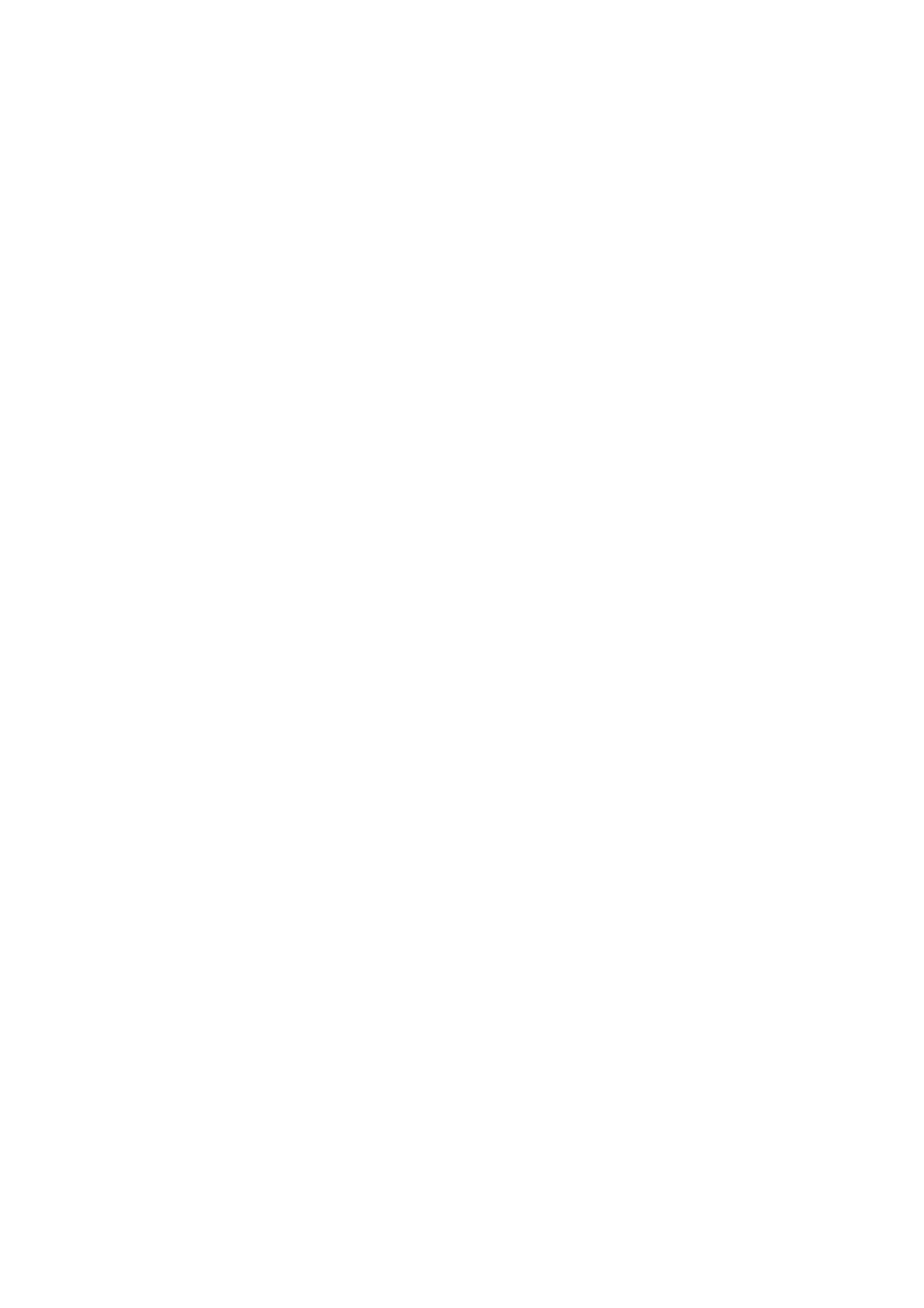## SOLVING P-ADIC POLYNOMIAL SYSTEMS VIA ITERATIVE EIGENVECTOR ALGORITHMS

#### AVINASH KULKARNI

ABSTRACT. In this article, we describe an implementation of a polynomial system solver to compute the approximate solutions of a 0-dimensional polynomial system with finite precision  $p$ -adic arithmetic. We also describe an improvement to an algorithm of Caruso, Roe, and Vaccon for calculating the eigenvalues and eigenvectors of a p-adic matrix.

#### 1. INTRODUCTION

Let k be a field and let  $f_1, \ldots, f_m \in k[x_1, \ldots, x_n]$  be polynomials such that the variety defined by  $f_1, \ldots, f_m$ has dimension 0. It is often of interest to compute the solutions of such a system, either exactly or approximately. A significant bottleneck in computing the exact solutions of such a polynomial system is the complexity of the field extension required to write down all of the solutions. A popular method to compute the solutions exactly is to compute a triangular decomposition for the ideal  $\langle f_1, \ldots, f_m \rangle$  and solve for the coordinates via backsubstitution. A difficulty with this approach is the explosion of the size of the coefficients, which in conjunction with taking complicated field extensions, usually renders a computer algebra system unresponsive.

Computations in an exact field (such as Q) can often be approximated by computations in an inexact field (such as  $\mathbb{R}, \mathbb{C}$ ), where by inexact, we mean that the computer representation of an element is only an approximation up to some precision. It is often far faster to compute an approximation to the solutions, though the trade-off is that the solutions are not known perfectly. In numerous applications, a real or complex approximation to the solutions is sufficient.

In Linear Algebra, p-adic methods go back to at least Dixon [Dix82]. One advantage pointed out by Dixon is that a linear system can be ill-conditioned with respect to an archimedean norm, but well-conditioned p-adically; general polynomial systems exhibit this behavior as well. Recently, new developments in number theory and tropical geometry highlight that non-archimedean data is not just a route to integral solutions, but is significant in and of itself.

Our polynomial system solver is based on the truncated normal form solver of [vBMT18]. To transplant their implementation to the *p*-adic setting, we rely on finite precision linear algebra over the *p*-adic field, which in analogy to the case over  $\mathbb R$  we refer to as *pnumerical linear algebra*. It is essential for us to be able to compute the eigenvalues and eigenvectors of an approximate *p*-adic matrix quickly and stably. The naive algorithm to compute the eigenvalues of a matrix relies on the calculation and factorization of the characteristic polynomial. In the numerical setting (i.e, over  $\mathbb R$ ) it is desirable to avoid this step due to the instability of solving for the roots of a polynomial. There is a similar loss of precision in solving for the roots of a  $p$ -adic polynomial when the roots of the polynomial are p-adically close together. Unlike the archimedean setting, the accurate calculation of the characteristic polynomial is more difficult since a division free algorithm must be used [CRV17, Introduction]. Our idea to improve on the algorithm of [CRV17] is to adapt the ideas from classical numerical linear algebra to the pnumerical setting; specifically to use an iterative scheme to compute the eigenvectors or eigenvalues. To our knowledge, this is the first appearance of a p-adic numerical algorithm based on iterating matrix multiplication to solve for eigenvalues and eigenvectors.

The significant deviation from the classical numerical setting is the preconditioning strategy. A general matrix over  $\mathbb R$  tends to have eigenvalues of distinct absolute values, so aspects of the iteration are dominated by the unique largest eigenvalue. In the  $p$ -adic setting, it tends to be the case that all of the eigenvalues have identical absolute value, and this is true for most shifts of the form  $A \mapsto A - \mu I$  as well. Our strategy is

*Date*: July 8, 2019.

<sup>2010</sup> *Mathematics Subject Classification.* 15A18 (primary), 11S05 (secondary).

*Key words and phrases.* p-adic linear algebra, solving polynomial systems, eigenvector algorithms.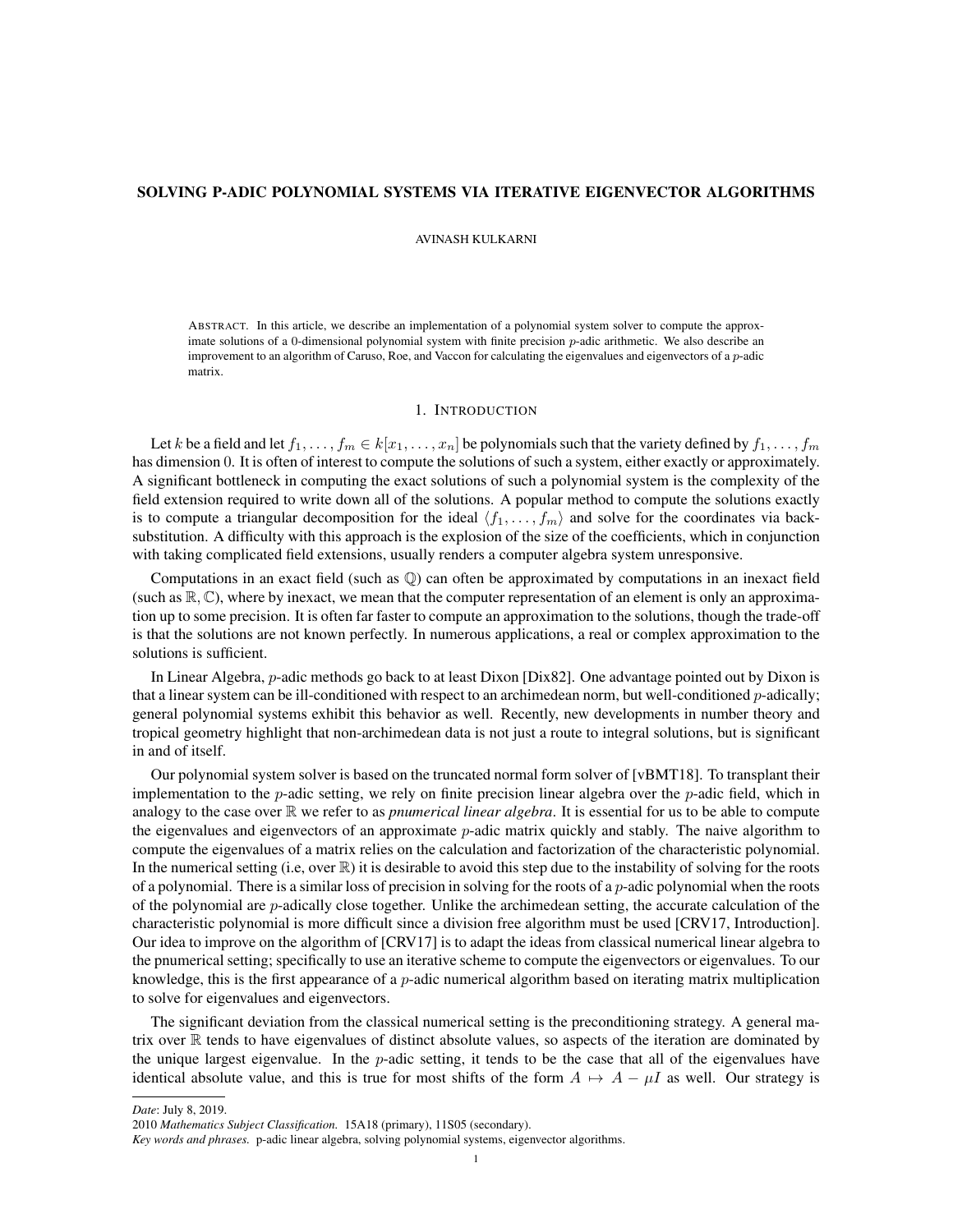to first approximate the eigenvalues by computing the characteristic polynomial over the residue field, then refine the initial approximation via iteration. The advantage of this approach is that the computation of the characteristic polynomial of a matrix in  $M_n(\mathbb{F}_q)$  is significantly faster than computing the characteristic polynomial over  $\mathbb{Q}_p$  [CRV17, Sto01]. The basic Hensel-lifting based strategy applied to the system of equations  $Av = \lambda v, v_i = 1$ , with  $v_i$  some fixed entry of v, would require the computation of the inverse of the Jacobian matrix of the map  $F: (v, \lambda) \mapsto (Av - \lambda v, v_i - 1)$  at each step in the iteration. Our cost per iteration step is much smaller. Unfortunately, matrices of the form  $\mu I + N$ , with  $N \in M_n(\mathbb{Z}_p)$  topologically nilpotent, do not allow us to apply our deflation strategy as the characteristic polynomial over the residue field is unhelpful; we hope that future improvements to our strategy can be made.

The structure of the article is as follows. In Section 2 we discuss some background and terminology regarding the subject of finite precision computation over  $\mathbb{Q}_p$ . We review some specific results on linear algebra over the  $p$ -adic field, especially the  $p$ -adic analogues of condition-stable algorithms based on matrix factorizations. We describe our iterative strategy for the computation of the eigenvectors of a matrix over  $\mathbb{Q}_p$  and compare it to the existing alternatives. In Section 3, we describe our adaptations of the algorithm of [vBMT18] to solve polynomial systems over  $\mathbb{Q}_p$ . Our algorithms are available as Julia packages, and can be obtained from:

https://github.com/a-kulkarn/pAdicSolver https://github.com/a-kulkarn/Dory

(For technical reasons related to the Julia package system, we choose to divide our implementation between two packages.)

#### 2. LINEAR ALGEBRA

2.1. Precision, norms, and condition numbers. We state some basic definitions for our discourse. We direct the reader to [CRV15, Car17, Ked10] for more details. For a matrix  $A \in M_n(\mathbb{Z}_p)$ , we will denote by  $\chi_A$  the characteristic polynomial and denote  $\chi_{A,p} := \chi_A \pmod{p}$ . We denote the standard basis of  $\mathbb{Q}_p^n$  (or  $\mathbb{Z}_p^n$ ) by  $\{e_1,\ldots,e_n\}.$ 

**Definition 2.1.** Let  $v := (v_1, \dots, v_n) \in \mathbb{Q}_p^n$  be a vector. The *norm* of v is

$$
||v||_p := \sup_{1 \le i \le n} \{|v_i|_p\}.
$$

**Definition 2.2.** Let  $A \in \mathbb{Q}_p^{n \times m}$  be a matrix. The *operator norm* of A with respect to  $\|\cdot\|_p$  is

$$
||A||_p := \sup_{v \in \mathbb{Q}_p^m \setminus \{0\}} \frac{||Av||_p}{||v||_p}.
$$

The *condition number* for an invertible square matrix is  $\kappa(A) := ||A||_p \cdot ||A^{-1}||_p$ . The condition number for a singular matrix is  $\infty$ .

We can identify a subgroup of  $GL_n(\mathbb{Q}_p)$  where every matrix is well-conditioned, serving the analogous role to  $O_n(\mathbb{R})$  in the real setting.

**Lemma 2.3.** *Let*  $A \in GL_n(\mathbb{Z}_p)$ *. Then*  $\kappa(A) = 1$ *.* 

*Proof.* See the comments following [Ked10, Definition 4.3.3]. □

We now come to the discussion of p-adic precision. There are many possible ways to represent a p-adic element  $a \in \mathbb{Q}_n$  in a computer system [Car17]. In the Nemo/Hecke systems [FHHJ17], an element is represented by a series

$$
a = a_{-r}p^{-r} + \ldots + a_0 + pa_1 + p^2 a_2 + \ldots + a_{N-1}p^{N-1} + O(p^N)
$$

where the  $O(p^N)$  is the *p*-adic ball representing the uncertainty of the remaining digits. The *relative precision* of a is the quantity  $N + r$ , and the *absolute precision* is the number N. In the terminology of [Car17], we consider a system with the *zealous* (i.e, *interval*) implementation of arithmetic. The operations −, + preserve the minimum of the absolute precision of the operands, and  $\times$ ,  $\div$  preserve the minimum relative precision of the operands. If  $u \in \mathbb{Z}_p^{\times}$ ,  $a \in \mathbb{Z}_p$ , and  $N \leq N'$ , then we have that  $(u + O(p^{N'}))(a + O(p^N)) = ua + O(p^N)$ . Multiplication by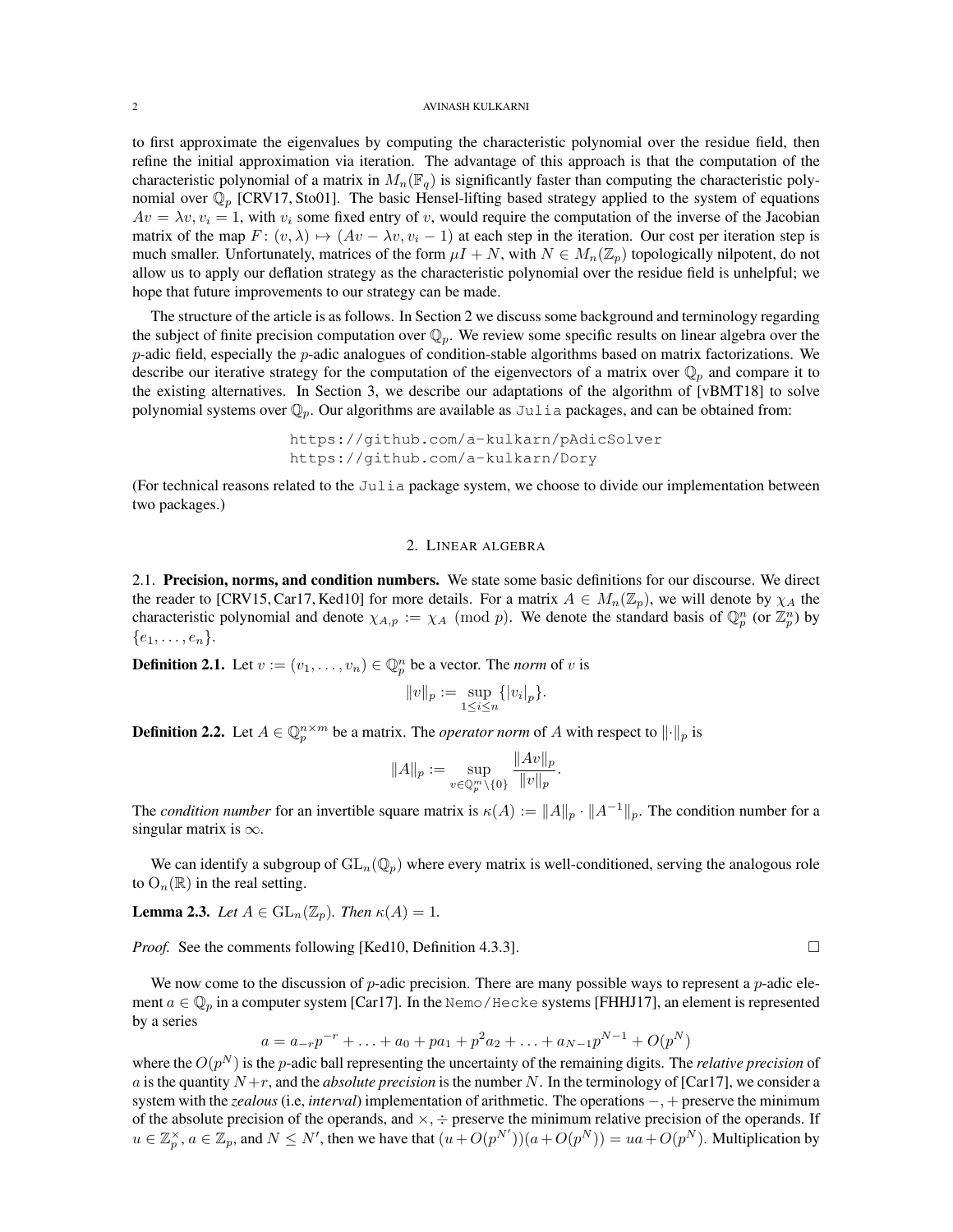p preserves the relative precision and increases the absolute precision by 1. The worst operation when it comes to absolute  $p$ -adic precision is dividing a small number by  $p$ . For example, the expression

$$
\frac{(1+p^{99}+O(p^{100})) - (1+O(p^{100}))}{p^{100}+O(p^{200})} = p^{-1} + O(1)
$$

begins with 3 numbers with an absolute and relative precision of at least 100, and ends with a result where not even the constant term is known.

In Nemo/Hecke, elements of a matrix store their own precision. In the terminology of [CRV17], the associated precision structure is the jagged precision lattice. However, we will not keep track of this finer precision here. Instead, in the terminology of [CRV17], we will look at the flat precision of the matrix:

**Definition 2.4.** Let  $A, B \in M_n(\mathbb{Z}_p)$  be matrices such that  $a_{i,j} = b_{i,j} + O(p^{N_{i,j}})$ . Then we write  $A =$  $B + O(p^N)$ , where  $N := \min_{i,j} N_{i,j}$ .

To refer to a matrix  $A \in M_n(\mathbb{Q}_p)$  whose elements are known at an absolute precision at least N, we will simply write  $A + O(p^N)$ .

2.1.1. *Design choices for the implementation.* We discuss some of the design choices of the computer algebra package accompanying this article. The user we had in mind while designing our system is one who is interested in data that is inherently  $p$ -adic. More specifically, we have assumed the following hypotheses:

### Assumptions.

- Input and output are inherently approximate.
- The desired output precision is roughly the input precision.
- Element-wise gains in absolute precision after  $a \mapsto pa$  or  $a \mapsto a^p$  are usually lost in a subsequent step.

We believe that our linear algebra package will be used in the middle of an ongoing  $p$ -adic computation, such as solving polynomial systems of equations. In such a circumstance, it does not make sense for our algorithm to "request" extra digits of precision from the input data since the input itself is approximate. We also assume that if a user inputs data at precision N, they expect output at precision roughly N, or at least N minus the condition number for the problem. Computations using relaxed *p*-adic numbers [Car17] allow the desired output precision to be specified. Unfortunately, relaxed arithmetic does not seem well-suited for use in an iterative scheme due to the extra memory costs (see [Car17, Section 2.4]). We also assume for a dense matrix that the entries are all given at the same flat absolute precision. We believe that this situation is fairly common in practical applications, but of course not ubiquitous. That said, the implementation of  $p$ -adic matrices in [FHHJ17] uses an elementwise precision model, so it is possible for a computation using our software to validly return a result with more accuracy than we indicate here.

In our analysis, we do not account for the extra precision on an element  $a \in \mathbb{Q}_p$  gained after  $a \mapsto pa$  or  $a \mapsto a^p$ . Experimentally, this seems to be a reasonable assumption for randomly selected dense matrices over a p-adic field, with  $p \ge 40$ . For a more structured scenario this assumption might not be reasonable. A nice feature of capped precision is that we do not have to account for the growth of arithmetic costs due to increased precision.

With these assumptions made, it is often useful to think of the computer as performing arithmetic in a  $\mathbb{Z}/p^N\mathbb{Z}$ -module for a computation with no divisions by p. It is useful to consider the image of a matrix  $A \in$  $\overline{M_n}(\mathbb{Z}_p)$  in the ring  $M_n(\mathbb{Z}/p^N\mathbb{Z})$ . It is an essential difficulty of finite precision p-adic linear algebra that  $\mathbb{Z}/p^N\mathbb{Z}$ is a local principal ideal ring, but not a domain when  $N > 1$ .

**Remark 2.5.** Our eigenvector algorithms are focused on finding only the eigenvectors defined over  $\mathbb{Q}_p$ . We made this choice for the following two reasons. First, in the last section of the article, we focus on finding the  $\mathbb{Q}_p$ -solutions of a 0-dimensional system of polynomial equations over  $\mathbb{Q}_p$ . Secondly, our present implementation is written using components of the OSCAR system (specifically [FHHJ17]) that are currently under development. At the time of writing the first version of our implementation, the "q-adics" interface or an interface to handle ramifed extensions of  $\mathbb{Q}_p$  did not exist. Thus, our article is written with  $\mathbb{Q}_p$  in mind to more closely reflect the actual software. Rapid progress is being made on the system, so we expect our implementation to evolve over time as well.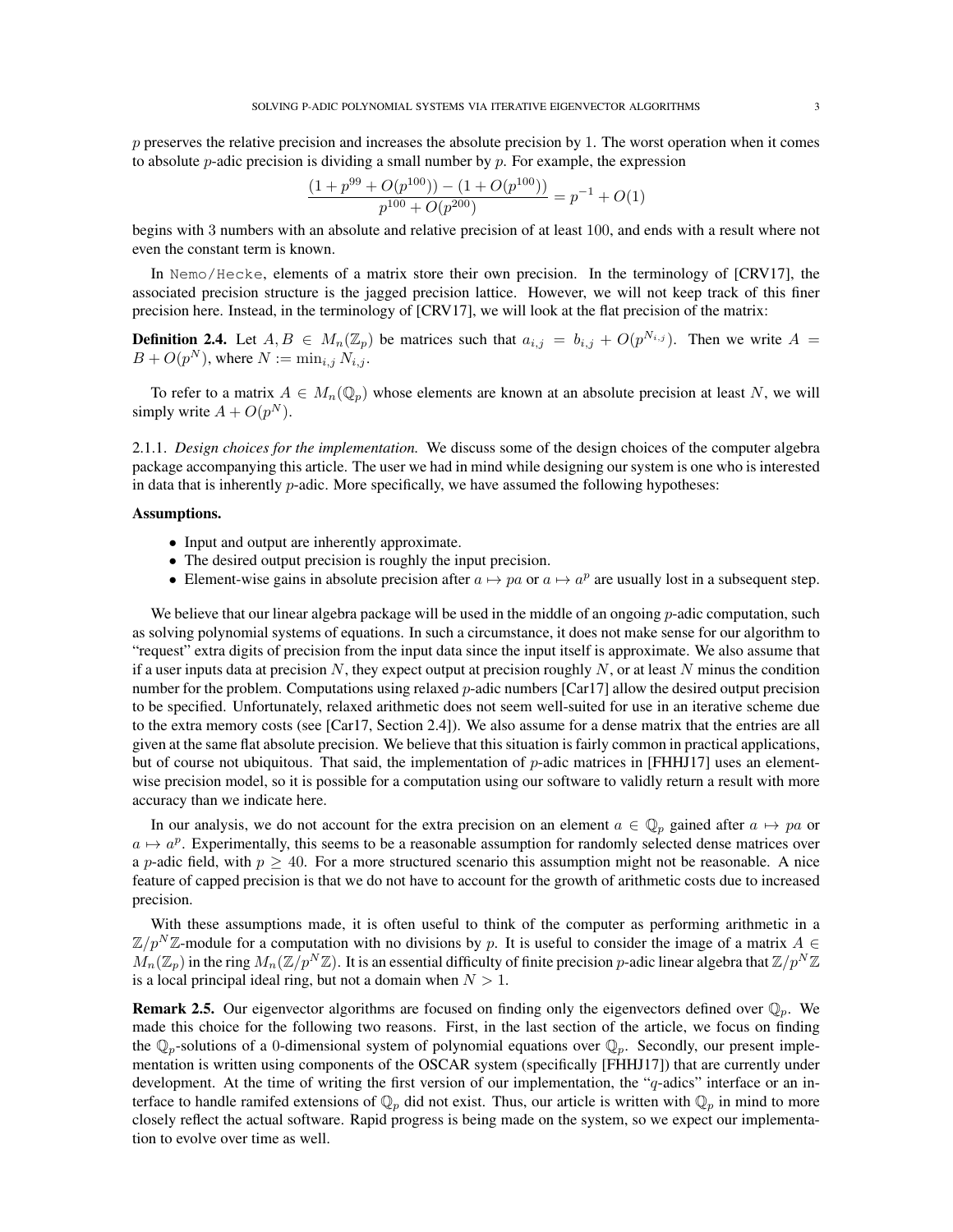2.2. Matrix factorizations. In this section, we very briefly review some matrix invariants and factorizations. Matrix factorizations relating to the topological structure of  $\mathbb{Q}_p$  are unsurprisingly related to the algebraic structure of the  $\mathbb{Z}_p$ -module spanned by the columns (or rows) of the matrix. We invite the reader to consider [Ked10, Chapter 4] for further details.

**Proposition 2.6** (Iwasawa decomposition). Let k be either a finite extension of  $\mathbb{Q}_p$ , R, or  $\mathbb{C}$  and let  $G \hookrightarrow$ GLn(k) *be a linear algebraic group, let* K *be a maximal compact subgroup of* G*, and let* B *be a Borel subgroup. For any*  $A \in G$ *, there exists a*  $Q \in K$  *and an*  $R \in B$  *such that*  $A = QR$ *.* 

Note that a maximal compact subgroup of  $GL_n(\mathbb{R})$  is the orthogonal group  $O_n(\mathbb{R})$ , and the subgroup of invertible real upper triangular matrices is a Borel subgroup. We have as a consequence:

**Corollary 2.7** (*QR*-factorization). Let  $A \in \mathbb{R}^{n \times m}$  be a matrix. Then there exists a  $Q \in O_n(\mathbb{R})$  and an upper *triangular matrix*  $R \in \mathbb{R}^{n \times m}$  *such that*  $A = QR$ .

Of course, QR-factorization is really just a consequence of Gram-Schmidt. From the point of view of Proposition 2.6, we also have a p-adic analogue of QR-factorization. In  $GL_n(\mathbb{Q}_p)$ , a maximal compact subgroup is  $GL_n(\mathbb{Z}_p)$ , and the subgroup of invertible upper triangular matrices is a Borel subgroup.

**Corollary 2.8** (*p*-adic *QR*-factorization). Let  $A \in \mathbb{Z}_p^{n \times m}$  be a matrix. Then there exists a  $Q \in GL_n(\mathbb{Z}_p)$  and an upper triangular matrix  $R \in \mathbb{Z}_p^{n \times m}$  such that  $A = QR$ .

We decided to refer to the factorization above as a QR-factorization since many applications are similar to the real case. However, one important difference is that Q is generally not an element of  $O_n(\mathbb{Q}_p)$ . As in the case over  $\mathbb{R}$ , an elementary proof of Corollary 2.8 can be given by exhibiting an algorithm to compute a  $QR$ -decomposition. The algorithm is well-known, and in fact it is just the algorithm to compute a  $PLU$ decomposition, though with each row-pivot chosen by taking the vector with the largest p-adic norm [Ked10, Chapter 4]. We also note since  $Q \in GL_n(\mathbb{Z}_p)$ , that R can be chosen to be the Hermite normal form of A. We summarize the discussion as:

**Remark 2.9.** The p-adic QR-decomposition of A is computed using a PLU-decomposition, with pivots chosen by p-adic norm.

An essential property of the  $QR$ -factorization of a real matrix  $A$  is that  $Q$  has a well-conditioned inverse. The same is true p-adically. The columns of  $Q$  in the p-adic case are also "orthogonal" in the sense of [Sch84, Section 50]. Unfortunately, this notion of orthogonality does not help to compute the inverse of Q like in the real case. As we might expect, QR-factorizations give us a way to compute the singular value decomposition of a matrix in the p-adic setting.

**Proposition 2.10.** *If*  $A \in M_n(\mathbb{Q}_p)$ , then there exist  $U, V \in GL_n(\mathbb{Z}_p)$  and a diagonal matrix  $\Sigma \in M_n(\mathbb{Q}_p)$ *such that*  $A = U\Sigma V^T$ .

*Proof.* Let  $A = URP'$  be a QR-decomposition with column pivoting. Now let  $R^T = V\Sigma$  be a QRdecomposition. The result follows.

The singular value decomposition is the Smith normal form of the  $\mathbb{Z}_p$ -module generated by columns of A [Ked10, Chapter 4]. Since the matrices  $U, V$  are well-conditioned, we can use a singular value decomposition to stabilize pnumerical computations (as in the real setting).

2.3. The eigenvector problem: semantics. Let  $A \in M_n(\mathbb{Z}_p)$  be a matrix. In the setting of a finite *p*-adic precision computation, we may formulate two versions of the eigenvector problem:

**Problem 1** (Eigenvector problem, Version I). Let  $(\lambda, v)$  be an exact eigenpair for A over  $\mathbb{Z}_p$ . Given an approximation  $\tilde{A}$  to  $A$  such that  $A = \tilde{A} + O(p^N)$ , compute a pair  $(\tilde{\lambda}, \tilde{v})$  such that  $\|\tilde{v}\| = 1$  and  $\tilde{A}\tilde{v} = \tilde{\lambda}\tilde{v} + O(p^N)$ .

**Problem 2** (Eigenvector problem, Version II). Let  $(\lambda, v)$  be an exact eigenpair for A over  $\mathbb{Z}_p$ . Given an approximation  $\widetilde{A}$  to A such that  $A = \widetilde{A} + O(p^N)$ , compute a triple  $(\widetilde{\lambda}, \widetilde{v}, M) \in \mathbb{Z}_p \times \mathbb{Z}_p^n \times \mathbb{Z}$  such that:

(i)  $\|\tilde{v}\| = 1, \lambda = \tilde{\lambda} + O(p^M)$  and  $v = \tilde{v} + O(p^M)$ ,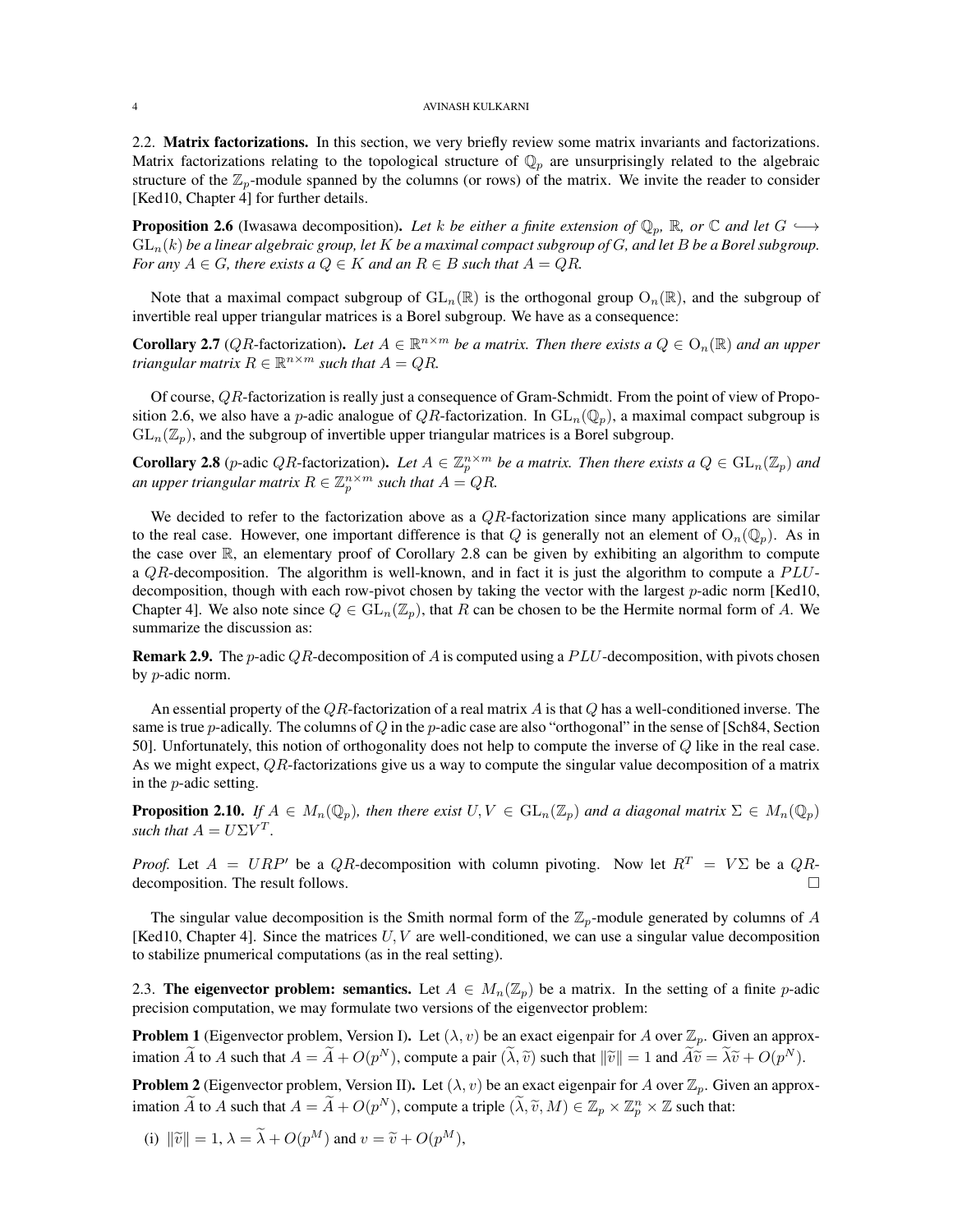SOLVING P-ADIC POLYNOMIAL SYSTEMS VIA ITERATIVE EIGENVECTOR ALGORITHMS 5

- (ii) for any  $B = 0 + O(p^N)$ , we have that  $(\tilde{A} + B)\tilde{v} = \tilde{\lambda}\tilde{v} + O(p^M)$ ,<br>
(iii) M is maximal among such triples
- (iii)  $M$  is maximal among such triples.

In Version II, the second criteria ensures that the problem is well-posed.

**Lemma 2.11.** Let  $A \in M_n(\mathbb{Z}_p)$ , let  $\widetilde{A}$  be an approximation such that  $A = \widetilde{A} + O(p^N)$ , and let  $(\lambda, v, M)$ *satisfy the first two criteria for a solution to Version II. Then*  $M \leq N$ .

*Proof.* If  $||(A - \widetilde{A})\widetilde{v}||_p \geq p^{-N}$  then clearly  $M \leq N$ . Otherwise, choose any  $B \in M_n(\mathbb{Z}_p)$  such that  $||B\widetilde{v}||_p = 1$ . Then  $||(A - \widetilde{A} + p^N B)\widetilde{v}||_p = p^{-N}||B\widetilde{v}||_p = p^{-N}.$ 

The following example demonstrates the difference between Version I and Version II of the problem.

**Example 2.12.** Let  $p = 7$ , and consider the matrices

$$
A := \begin{bmatrix} p^3 & 1 \\ 0 & -p^3 \end{bmatrix}, \qquad B := \begin{bmatrix} p^3 & 1 \\ p^6 & -p^3 \end{bmatrix},
$$

*Both matrices are rounded to the same result with precision* N := 6*. However, the respective eigenvectors are*

$$
v_A := \begin{bmatrix} 1 \\ 0 \end{bmatrix}, \qquad v_B := \begin{bmatrix} 1 \\ p^3 \sqrt{2} \end{bmatrix}.
$$

*Note in*  $\mathbb{Z}_7$  *that*  $\sqrt{2} = \pm 4 + O(p)$ *. We see that the equation*  $Av_A + O(p^6) = p^3v_A + O(p^6) = Bv_A + O(p^6)$ *. However,*  $v_A \neq v_B + O(p^6)$ *.* 

Version II exhibits pathological behavior whenever the characteristic polynomial of  $A$  is not square-free modulo  $p^M$ . For instance, as X ranges over all  $\mathbb{Z}_p^n$  matrices, we see that the eigenvectors of  $I + p^{\tilde{M}}X$  could be anything. In other words, any solution to Version II of the problem for  $I + p^M X$  has  $M \leq 0$ . A similar difficulty arises in the eigenvector problem for real matrices. Because of this pathology, we restrict our attention to solving Version I.

Of course, we can give analogous formulations for computing a Jordan form of A or for computing a block Schur form for A. Generally, we will work with Version I of these problems as well.

2.4. Commentary on the classical algorithm. The naive algorithm to compute the eigenvalues of a matrix relies on the calculation and factorization of the characteristic polynomial. In the numerical setting over R it is desirable to avoid this step due to the instability of solving for the roots of a polynomial. Also p-adically, there is also a loss of precision in solving for the roots of a polynomial. Thus, in order to accurately compute the nullspace of  $A - \lambda I$  the roots of the characteristic polynomial, and thus the characteristic polynomial itself, must be known to as much precision as possible. Presently, there are two algorithms to compute the characteristic polynomial at the maximum possible precision, both of which use more than  $O(n^3)$  arithmetic operations (asymptotically):

- (1) Use a division-free calculation. The asymptotic run-time is at least  $O(n^4)$ .
- (2) Use the algorithm of [CRV17]. Compute the characteristic polynomial of a matrix with inflated precision using division, then truncate to the optimal precision computed from the precision lattice analysis. The runtime is  $O(\rho n^3)$ , where  $\rho$  represents the factor of performing arithmetic at the higher precision. Practically, the computation of the comatrix and the precision increase required for the precision analysis appears to impose a large cost [CRV17, Remark 5.3].

In the next subsection, we discuss how to avoid an expensive computation of the characteristic polynomial for most matrices in  $M_n(\mathbb{Z}_p)$ .

**Remark 2.13.** To clarify the term "most", if  $A + O(p^N)$  is an  $n \times n$ -matrix whose entries are chosen with the uniform probability distribution on  $[0, \ldots, p^N - 1]$ , then the limit as  $n \to \infty$  of the probability that  $\chi_A$  is square-free is at least  $\frac{1-p^{-5}}{1+p^{-3}}$  [Ful02].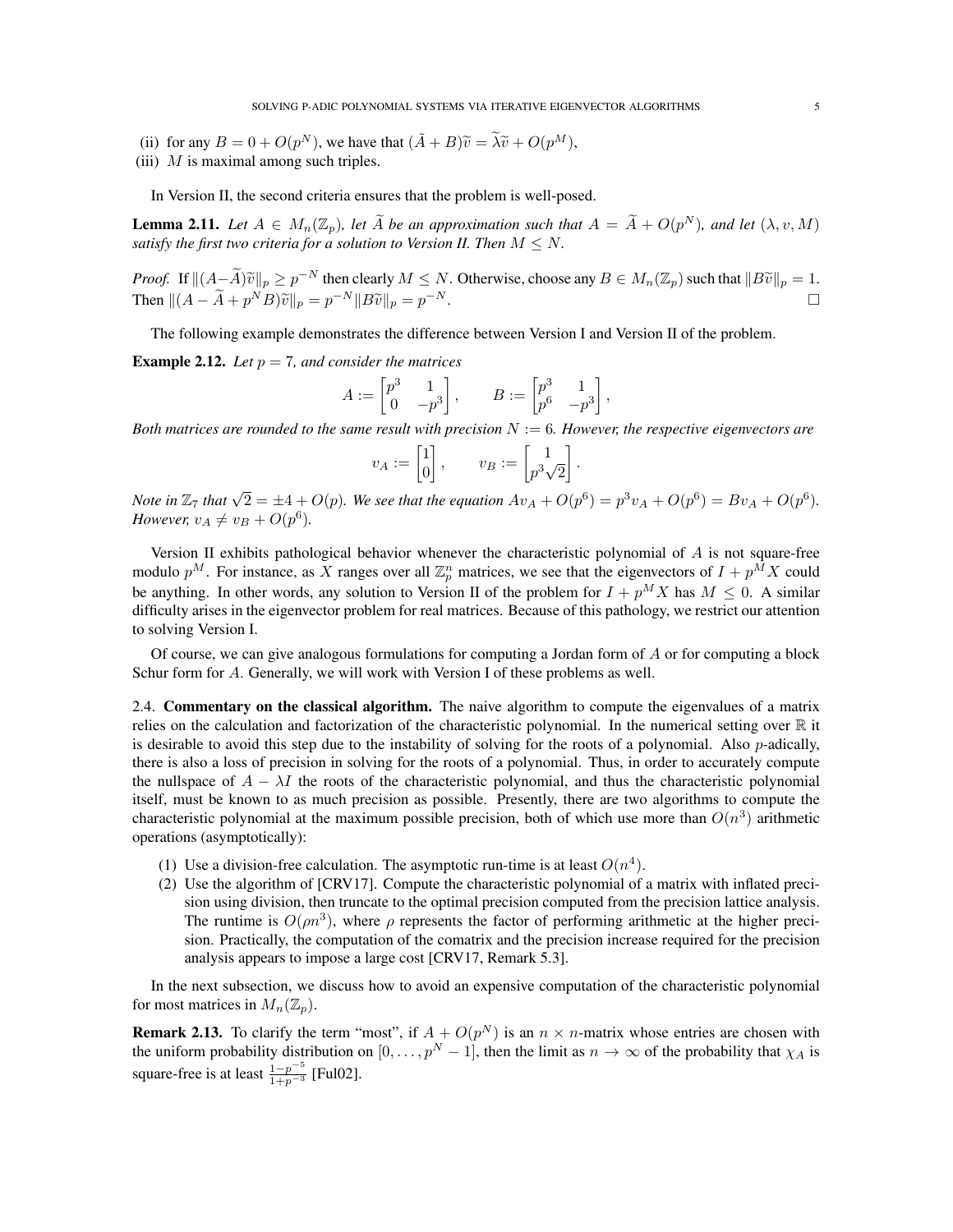## 2.5. The power iteration algorithm.

Algorithm 2.14  $Eigvecs(A)$ **Input:**  $A + O(p^N)$ , an  $n \times n$ -matrix over  $\mathbb{Z}_p$ . **Output:** The eigenpairs  $(\lambda_i, v_i)$  of the matrix A.

1: **if**  $A$  is diagonal **then** 2: **return**  $\{(a_{11}, e_1), \ldots, (a_{nn}, e_n)\}.$ 3: if A mod  $p \equiv 0$  then 4:  $\nu = \min_{i,j} \{\text{ord } x_{ij}\}\$ 5:  $V = \text{Eigvecs}(p^{-v}X)$ 6: Reset precision of V 7: return V 8: Compute  $\chi_{A,p}$ 9: if  $\chi_{A,p}$  has no linear factors then 10: **return** Nothing. 11: if  $\chi_{A,p} \not\equiv (x - \lambda)^n \pmod{p}$  then 12:  $\{(X_1, V_1), \ldots, (X_r, V_r)\}$  := PowerIterationDecomposition(A,  $\chi_{A,p}$ ) 13: **return** Eigvecs( $X_i$ ) for  $i = 1, \ldots, r$ 14: else 15: **return** ClassicalAlgorithm $(A)$ 

Note in step 6, we may reset the precision since the input matrix on the previous step  $X$  was a multiple of  $p^{\nu}$ . If p is moderately large, then for most matrices the size of the Jordan blocks modulo p will be small (see Remark 2.13). The square matrix in step 13 is expected to be small, so we apply the costly method to compute the characteristic polynomial of this block.

**Algorithm 2.15** PowerIterationDecomposition( $A$ ,  $\chi_{A,p}$ ) Input:  $A + O(p^N)$ , an  $n \times n$ -matrix over  $\mathbb{Z}_p$ .

 $\chi_{A,p}$ , the characteristic polynomial of A (mod p).

**Output:** A list of pairs of matrices  $\{(X_i, V_i)\}_i$  such that  $AV_i = V_i X_i + O(p^N)$ .

- 1: Compute eigenpairs  $(\lambda_i, V_i)$  mod p
- 2: Set m to be the largest multiplicity of a linear factor of  $\chi_{A,p}$ .
- 3: for  $V = V_1, \ldots, V_r$  do
- 4: Lift the eigenpair to an approximate eigenpair  $(\lambda_i, V_i)$  in  $\mathbb{Z}_p$
- 5: Set  $B = (A \lambda_i I)$ .
- 6: **Iterate** for  $\log_2(mN)$  times,  $B = B^2$
- 7: Set  $V := \text{nullspace}(B + O(p^N)).$
- 8: Solve  $V X_i = A V$ .
- 9: **return**  $\{(X_1, V_1), \ldots, (X_r, V_r)\}.$

To clarify, the lifting in step 4 is just the trivial operation of interpreting the elements  $\{0, \ldots, p-1\}$  as elements of  $\mathbb{Z}_p$ .

2.6. Proof of correctness. We give a quick proof of correctness of the power iteration algorithm.

**Lemma 2.16.** *Let*  $\lambda$  *be an approximate eigenvalue of* A (mod p), let m be the multiplicity of  $\lambda$  as a root of  $\chi_{A,p}$ , and let M be the nullspace of  $(A - \lambda I)^{Nm}$ . Then M is a free  $\mathbb{Z}/p^N\mathbb{Z}$ -module with trivial annihilator. *Letting V be a matrix whose columns are the generators of M*, there exists an  $X \in M_N(\mathbb{Z}_p)$  with such that  $AV = VX + O(p^N)$ *.*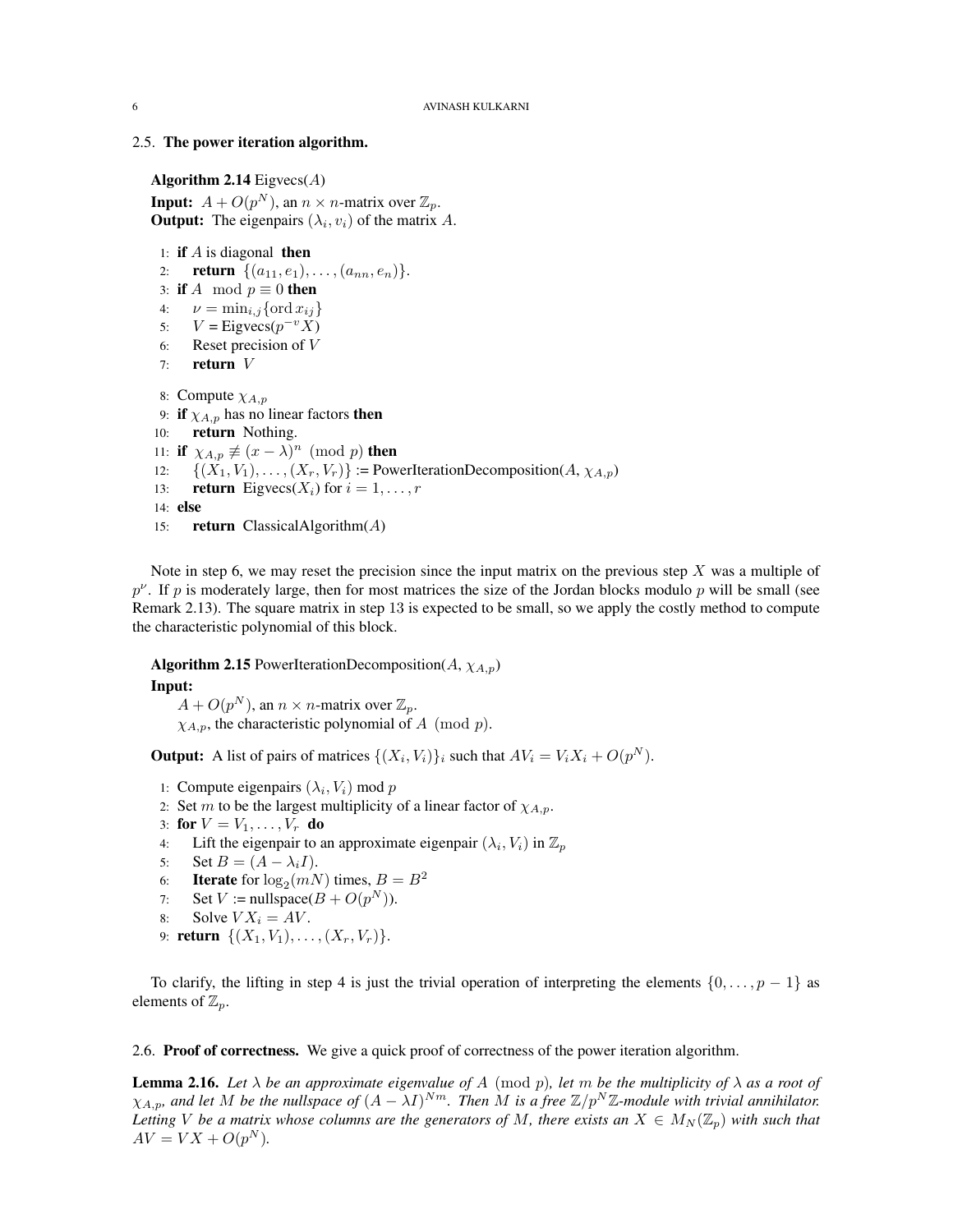*Proof.* First, note that  $(A - \lambda I)$  (mod p) has 0 as an eigenvalue with multiplicity m. Ordering the singular values and eigenvalues by size, we have that  $(A - \lambda I)$  satisfies

$$
|\lambda_1 \dots \lambda_{n-m}| = |\sigma_1 \dots \sigma_{n-m}|_p = 1 \quad \text{and} \quad |\lambda_{n-m}|_p > |\lambda_{n-m+1}|_p.
$$

Thus, by the Hodge-Newton decomposition [Ked10, Theorem 4.3.11], there is a matrix  $U \in GL_n(\mathbb{Z}_p)$  such that  $B := U^{-1}(A - \lambda I)U$  is block upper triangular, with the lower right block  $B_{22}$  accounting for the m small eigenvalues and the upper left block  $B_{11}$  accounting for the unit eigenvalues. Now, we see that  $B_{22}^m = 0$  $\pmod{p}$ , so

$$
(Bm)N = \begin{bmatrix} B_{11}^{Nm} & * \\ 0 & 0 \end{bmatrix} + O(pN).
$$

But as  $U \in GL_n(\mathbb{Z}_p)$ , we see that the Smith normal form of  $(A - \lambda I)^{Nm}$  is  $\begin{bmatrix} I & 0 \\ 0 & 0 \end{bmatrix}$ . Thus, the kernel of  $(A - \lambda I)^{Nm}$  is free as a  $\mathbb{Z}/p^N\mathbb{Z}$ -module with trivial annihilator in  $\mathbb{Z}/p^N\mathbb{Z}$ . Next, note that we have

$$
(A - \lambda I)^{Nm}(AM) = A(A - \lambda I)^{Nm}V = 0
$$

so  $AM \subseteq M$ . Thus A restricted to M defines an endomorphism of M, represented by a square matrix.  $\square$ 

As an immediate corollary, we have:

**Corollary 2.17.** Let  $(V_1, X_1), \ldots, (V_r, X_r)$  be the blocks returned from power iteration. With  $V := [V_1, \ldots, V_r]$ *the horizontal join, we have*

$$
A\mathbf{V} = \mathbf{V} \begin{bmatrix} X_1 & & & \\ & X_2 & & \\ & & \ddots & \\ & & & X_r \end{bmatrix} + O(p^N).
$$

We hope that step 15 can be improved, as we believe it is helpful in solving polynomial systems whose solutions have large valuations. Thus, we raise the question:

Question 2.18. *Given a topologically nilpotent matrix*  $B \in M_n(\mathbb{Z}_p)$ , *is there an efficient iterative strategy to* determine the eigenvectors of  $B+O(p^N)$ ?

2.7. The Schur form algorithm. Solving for the nullspace at the end of the iteration is the dominant cost in the power iteration algorithm. In the classical numerical setting, we can avoid this drawback by using the  $QR$ -iteration algorithm. We also have a p-adic version of the  $QR$ -algorithm. With the p-adic  $QR$  step replacing the usual QR factorization, our algorithm is simply the original  $LR$ -algorithm [Rut58] that inspired the  $QR$ algorithm for real matrices. The LR-algorithm fell out of favor some time in the 1960's since it is numerically less stable than the  $QR$ -algorithm, but p-adically this situation is reversed!

We now give the algorithm.

Algorithm 2.19 QR-Iteration( $A$ ,  $\chi_{A,p}$ ) Input:

 $A + O(p^N)$ , an  $n \times n$ -matrix over  $\mathbb{Z}_p$ .

 $\chi_{A,p}$ , the characteristic polynomial of A (mod p).

**Output:** A (block) triangular form T for A, and matrix V such that  $AV = VT + O(p^N)$ .

- 1: Set  $\lambda_1, \ldots, \lambda_\ell$  to be the roots of  $\chi_{A,p}$  in  $\mathbb{F}_p$ , lifted to  $\mathbb{Z}_p$ .
- 2: Set  $m_1, \ldots, m_\ell$  to be the multiplicities of the roots of  $\chi_{A,p}$ .
- 3: Compute  $B, V$  such that  $AV = VB$  and  $B$  is in Hessenberg form.

```
4: for i = 1, \ldots, \ell do
```
- 5: for  $j = 1, \ldots, m_iN$  do
- 6: Factor  $(B \lambda_i I) = QR$
- 7: Set  $B := RQ + \lambda_i I$
- 8: Set  $V := Q^{-1}V$
- 9: return  $B, V$ .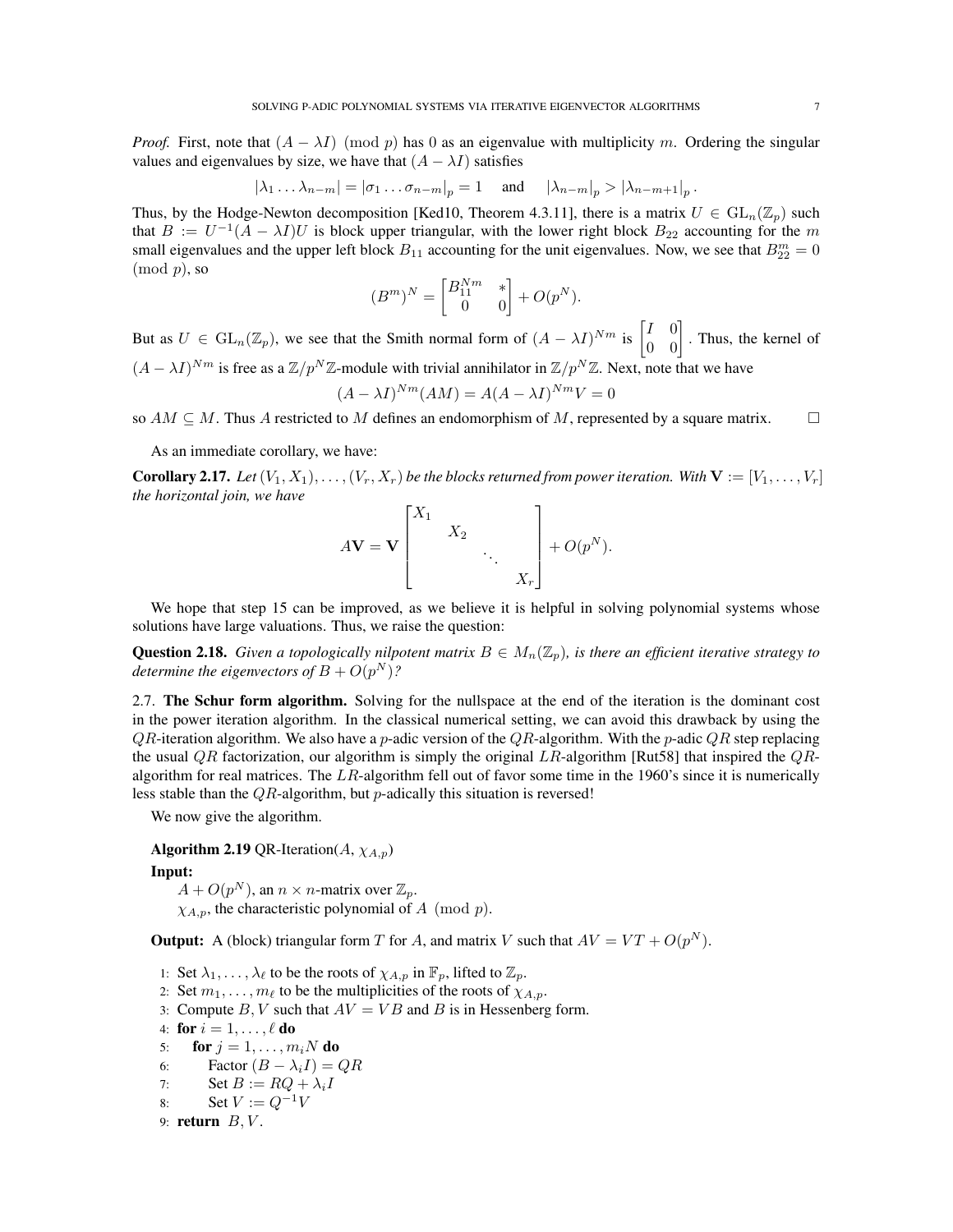# Algorithm 2.20 BlockSchurForm $(A)$

**Input:**  $A + O(p^N)$ , an  $n \times n$ -matrix over  $\mathbb{Z}_p$ .

**Output:** A block upper triangular matrix T with  $\ell + 1$  distinct blocks and matrix V such that  $AV = VT +$  $O(p^N)$ . Here,  $\ell$  is the number of linear factors of  $\chi_{A,p} = \chi_A \pmod{p}$ .

- 1: if  $A$  is diagonal then
- 2: **return**  $A, \{e_1, \ldots, e_n\}.$
- 3: if A mod  $p \equiv 0$  then
- 4:  $\nu = \min_{i,j} {\text{ord}_p \, x_{ij}}$
- 5:  $V = \text{BlockSchurForm}(p^{-v}X)$
- 6: Reset precision of V
- 7: return V
- 8: Compute  $\chi_{A,p} := \chi_A \pmod{p}$
- 9: if  $\chi_{A,p}$  has no linear factors then
- 10: **return**  $A, \{e_1, \ldots, e_n\}$
- 11: if  $\chi_{A,p} \neq (x \lambda)^n$  then 12: **return**  $B, V := QR$ -Iteration( $A, \chi_{A,p}$ ) 13: else 14:  $B, V := A, \{e_1, \ldots, e_n\}$ 15: for  $j := 1 \dots \ell$  do 16: **if**  $\chi_{B_{ii},p} \equiv (x - \lambda)^m$  for  $m > 1$  **then** 17:  $C_j, X_j := \text{ClassicalAlgorithm}(B_j)$ 18: Update  $B$  and  $V$
- 19: **return**  $A, V$

We briefly comment on some aspects of this algorithm analogous to the archimedean setting (the proofs for the various statements are analogous as well). Note that each p-adic  $QR$ -iteration preserves the Hessenberg form, so the cost of applying the QR-step is  $O(n^2)$ . From the discussion of the LR-algorithm in [Wil65, Sections 5-9], we see that the subdiagonal entry  $(i, i + 1)$  converges to 0 at a rate of  $O\left(\frac{|\lambda_{i+1}|_p^s}{|\lambda_i|_p^s}\right)$  , provided that  $|\lambda_{i+1}|_p < |\lambda_i|_p$ . For  $B \in M_n(\mathbb{Z}_p)$ , if  $|\lambda_{i+1}|_p < |\lambda_i|_p = 1$ , then  $\frac{|\lambda_{i+1}|_p}{|\lambda_i|_p} < p^{-\frac{1}{m}}$ , where m is the largest multiplicity of an eigenvalue of B (mod  $p$ ). Additionally, if some subdiagonal entries are identified to be zero during the iteration, the standard deflation strategies can be used to accelerate the algorithm.

Remark 2.21. In our version of the iteration we use a constant shift factor, and so the iteration converges in at most  $mN$  steps [Wil65]. We believe that a p-adic analogue of the Rayleigh quotient strategy to refine the eigenvalue approximation will lead to a drastic speed-up in convergence.

**Remark 2.22.** It is possible to use the  $QR$ -iteration to compute the valuations of the eigenvalues iteratively. After applying a single round of the QR-iteration to a Hessenberg matrix A with no shift (i.e,  $\lambda_i = 0$ ), the valuations of the eigenvalues can be read from the diagonal blocks in the resulting matrix. If  $B_{ii}$  is one of the diagonal blocks with no subdiagonal entry equal to 0, then all of the eigenvalues of  $B_{ii}$  must have the same valuation, as otherwise some of the subdiagonal entries of  $B_{ii}$  would have converged to 0. In fact, the valuations of the eigenvalues of A can be computed this way even if some of the eigenvalues are not defined over  $\mathbb{Q}_p$ .

2.8. Complexity analysis. We denote by  $M(n)$  the cost of matrix multiplication.

Proposition 2.23. *Let* N *be the precision and let* m *be the largest size of a Jordan block of* A (mod p)*. Then the number of*  $\mathbb{Q}_p$ -arithmetic operations performed by Algorithm 2.14 is as most

$$
O\left(\rho m^3 + \ell(n^3 + M(n) \log_2(mN))\right).
$$

*Proof.* We tabulate the costs in a table.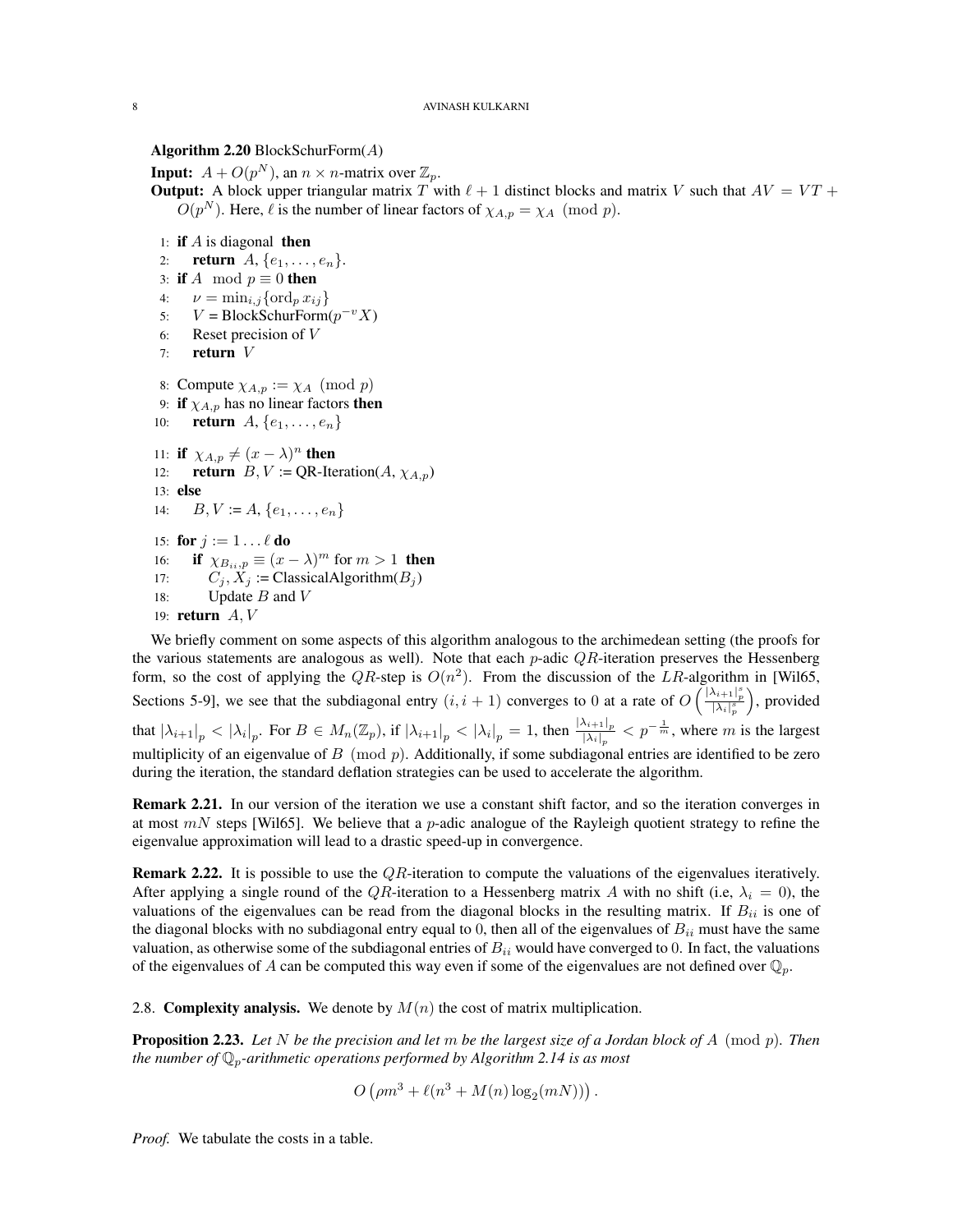| Line(s)                       | Cost per line                             |                          |
|-------------------------------|-------------------------------------------|--------------------------|
| Eigyecs                       |                                           |                          |
| 3 to 7                        | Negligible                                |                          |
| 8                             | $O(M(n)(\log n)(\log \log n))$            | Finite field operations. |
| 12                            | $O(\ell n^3 + M(n) \log_2 mN)$            | Power iteration          |
| 15                            | $O(\rho m^3)$                             | Classical algorithm      |
| Total:                        | $O(\ell n^3 + \rho m^3 + M(n) \log_2 mN)$ |                          |
|                               |                                           |                          |
| Power iteration decomposition |                                           |                          |
|                               | $O(n^3)$                                  | Finite field operations  |
| 3                             | $\ell$ iterations                         |                          |
| $-5$                          | $O(M(n)\log_2 mN)$                        |                          |
| - 6                           | $O(n^3)$                                  |                          |
|                               | $O(m^3)$                                  |                          |
| Total:                        | $O(\ell n^3 + M(n) \log_2 mN)$ .          |                          |

The  $\rho m^3$  term corresponds to blocks which cannot be decomposed using power iteration, i.e, where the classical algorithm is invoked. Note that the cost of computing  $\chi_A$  (mod p) is negligible, since over a finite field the characteristic polynomial can be computed in  $O(M(n)(\log n)(\log \log n))$  finite field operations [Sto01].

If the linear factors occur with small multiplicities mod  $p$ , our algorithm significantly outperforms the naive strategy. If all linear factors mod  $p$  occur with multiplicity 1 the classical algorithm is never called, so the asymptotic run-time simplifies to  $O(n^3 + \ell M(n) \log_2(N))$ . The worst-case scenario of the algorithm is if  $\chi_A$  $(\text{mod } p) \equiv (x - \alpha)^n$ , in which case the default algorithm is called immediately; the only wasted time in this case is the inexpensive computation of  $\chi_A \pmod{p}$ .

We now study the complexity of the block Schur form algorithm.

**Proposition 2.24.** Let  $N$  be the precision, let  $m$  be the largest size of a Jordan block of  $A \pmod{p}$ , and let  $\ell$  be the number of linear factors of  $\chi_A \pmod{p}$ . Then the block Schur form can be computed in  $O(n^3 + \ell mNn^2 +$  $(\rho m^3)$  Q<sub>p</sub>-arithmetic operations.

| Line(s)               | Cost per line                      |                                       |
|-----------------------|------------------------------------|---------------------------------------|
| <b>BlockSchurForm</b> |                                    |                                       |
| 8 to 11               | Negligible                         |                                       |
| 12                    | $O(n^3 + \ell m N n^2)$            | $QR$ -iteration                       |
| 15                    | $\ell$ -iterations                 |                                       |
| $-17$                 | $O(\rho m^3)$                      | Classical algorithm                   |
| $-18$                 | $O(nm^2)$                          |                                       |
| Total:                | $O(\rho m^3 + n^3 + \ell m N n^2)$ |                                       |
|                       |                                    |                                       |
| $QR$ -Iteration.      |                                    |                                       |
|                       | $O(M(n)(\log n)(\log \log n))$     | Finite field operations               |
| 2                     | O(1)                               |                                       |
| $\overline{3}$        | $O(n^3)$                           | Hessenberg form                       |
| $\overline{4}$        | $\ell$ -iterations                 |                                       |
| $-5$                  | $N$ -iterations                    |                                       |
| $- - 6$               | $O(n^2)$                           |                                       |
| $- - 7$               | $O(n^2)$                           | (parallel with step 6 row operations) |
| $- - 8$               | $O(n^2)$                           | (parallel with step 6 row operations) |
| Total:                | $O(n^3 + \ell m N n^2)$            |                                       |

*Proof.* We tabulate the costs in a table.

 $\Box$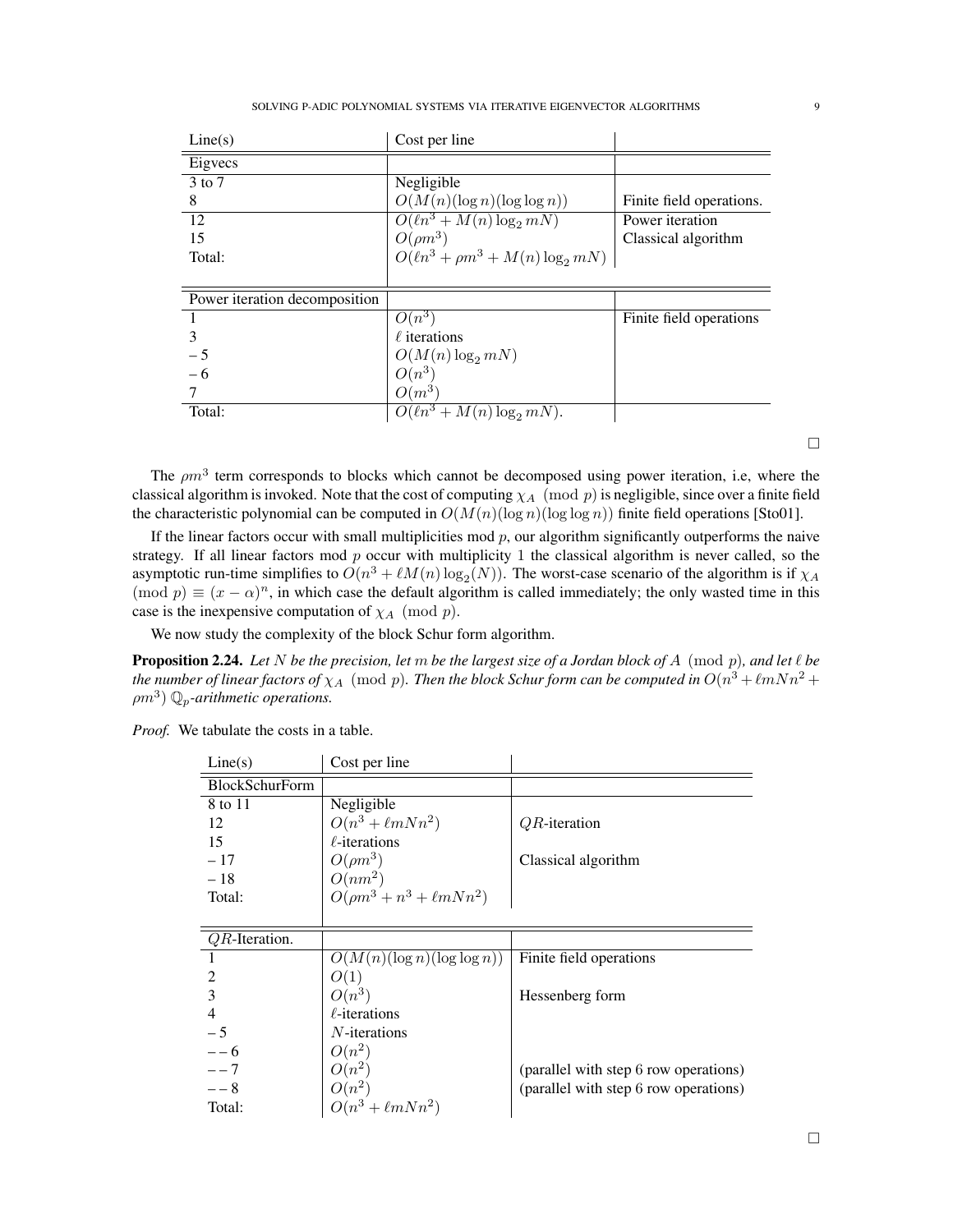2.9.  $p$ -adic Householder reflections. We close the section with a quick observation about Householder reflections.

**Lemma 2.25.** Let p be an odd prime. Let  $x \in \mathbb{Z}_p^n$  be a vector with exactly one coordinate with minimal *valuation* r. We further assume this coordinate is not  $x_1$ . Let  $e_1$  be the first standard basis vector. Then:

- *(a)*  $x^T x$  *is a non-zero square in*  $\mathbb{Z}_p$ *.*
- (*a*)  $x \cdot x$  is a non-zero square in  $\mathbb{Z}_p$ .<br> *(b)* Let  $\alpha := \sqrt{x^T x} \in \mathbb{Z}_p$  be one of the square roots and let  $v' := x \alpha e_1$ . Choose (the unique)  $v \in \mathbb{Z}_p^n$  such that  $v' = p^r v$ . Then  $\left| v^T v \right|_p = 1$ , and the Householder transformation

$$
H := I - \frac{2}{v^T v} v v^T
$$

*is a well-defined reflection. In particular*  $H \in O_n(\mathbb{Z}_p)$ . *(c)*  $Hx = \alpha e_1$ .

- *Proof.* (a) Assume  $x_i$  is the coordinate with minimal valuation. Write  $x = p^r y$ . We have that  $x^T x = p$  $p^{2r}(y^T y) = p^{2r}(y_i^2 + O(p))$ . As  $y_i$  is a unit, we see by Hensel's lemma that this is a square.
- (b) Assume again  $x_i$  is the coordinate with minimal valuation. Note that  $\alpha^2 = \sum_{j=1}^n x_j^2$ , so as  $x_i$  is the unique coordinate with minimal valuation, we have  $\alpha = x_i + O(p^{r+1})$ . Now

$$
p^{2r}v^{T}v = (x^{T}x - 2\alpha x^{T}e_{1} + \alpha^{2})
$$
  
= 2(x^{T}x - (x\_{i} + O(p^{r+1}))x\_{1})  
= 2(x\_{i}^{2} - x\_{i}x\_{1}) + O(p^{2r+1})  
= 2x\_{i}(x\_{i} - x\_{1}) + O(p^{2r+1})

By our assumption on x, we have  $x_i - x_1 = x_i + O(p^{r+1})$ . Thus,  $v^T v$  is a unit and H is well-defined. That it is a reflection follows from the usual calculation, which is

$$
HH = \left(I - \frac{2}{v^T v} vv^T\right) \left(I - \frac{2}{v^T v} vv^T\right)
$$
  
=  $I - \frac{4}{v^T v} vv^T + \frac{4}{(v^T v)^2} (vv^T) (vv^T)$   
=  $I - \frac{4}{v^T v} vv^T + \frac{4}{(v^T v)} (vv^T)$   
= I.

Finally, it is clear that all of the entries of H are integral.

(c) The result is clear from direct calculation.

 $\Box$ 

We now offer a Householder version of the Hessenberg algorithm. Our version of the Hessenberg algorithm is more a theoretical curiosity; for our practical implementations, we use [CRV17, Algorithm 1] as it appears to be more efficient.

#### Algorithm 2.26 HessenbergForm $(A)$

- 1: for  $j = 1, ..., (n 1)$  do
- 2: if The  $j$ -th subdiagonal is 0 then
- 3: continue
- 4: Swap the last (i.e, n-th) row with row i to ensure  $a_{ni}$  has the minimal valuation of the sub-diagonal elements
- 5: Add multiples of the last  $(n$ -th row) to the *i*-th row, for  $j < i < n$ , to ensure  $a_{nj}$  is the unique subdiagonal element with minimal valuation
- 6: Apply the corresponding column operations to preserve similarity. None of these operations affect columns  $1, \ldots, j$
- 7: Apply the Householder reflection to set the j-th subcolumn to a multiple of  $e_1$ .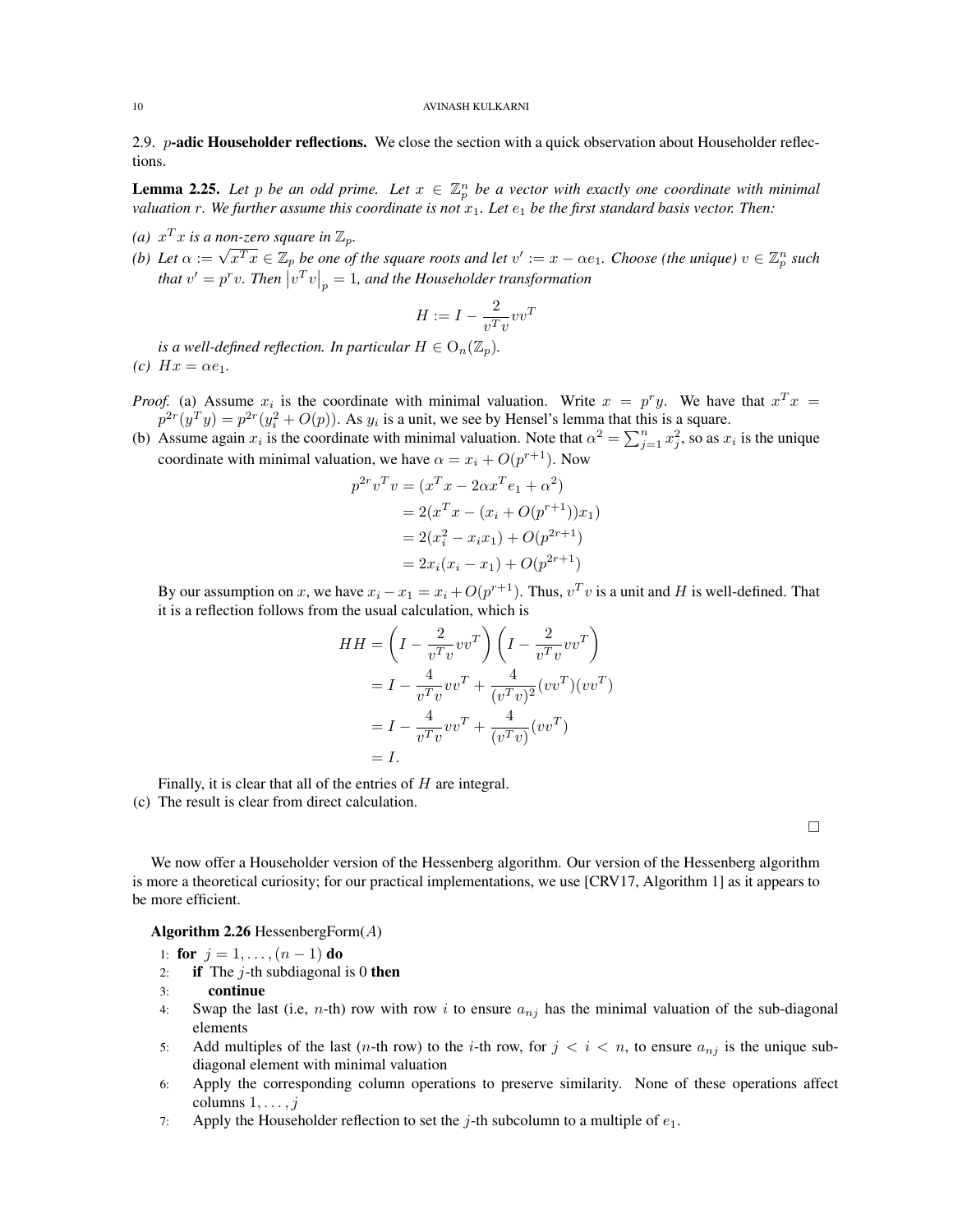#### 3. POLYNOMIAL SYSTEM SOLVING

In this section, we solve 0-dimensional systems of polynomial equations over  $\mathbb{Q}_p$ . The general method is based on the truncated normal form solver of [vBMT18]. We begin by reviewing some of their terminology. Throughout, we let  $R := \mathbb{Q}_p[x_1, \ldots, x_n]$  and let I be an ideal such that  $d = \dim_{\mathbb{Q}_p} R/I < \infty$ .

**Definition 3.1.** A *normal form* on R with respect to I is a linear map  $N: R \to B$  where  $B \subseteq R$  is a  $\mathbb{Q}_p$ -vector subspace of dimension  $d$  such that the sequence

$$
0 \longrightarrow I \longrightarrow R \stackrel{\mathcal{N}}{\longrightarrow} B \longrightarrow 0
$$

is exact, and  $\mathcal{N}|_B = id_B$ .

Consider the canonical exact sequence

$$
0 \longrightarrow I \longrightarrow R \stackrel{\pi}{\longrightarrow} R/I \longrightarrow 0.
$$

Let  $s: R/I \to R$  be a section of  $\mathbb{Q}_p$ -vector spaces and let B be the image of  $R/I$ . We can construct a normal form by setting  $\mathcal{N} := \pi \circ s$ , giving the commutative diagram



Vice-versa, any normal form  $\mathcal N$  defines a section of  $\pi$ .

Following [vBMT18], there is no need to compute an entire normal form for our purposes, and we can often restrict to a finite dimensional subspace.

**Definition 3.2.** Let  $B \subseteq V \subseteq R$  with B, V finite dimensional  $\mathbb{Q}_p$ -vector subspaces such that  $x_iB \subseteq V$  for all  $i=1,\ldots,n,$  and  $\dim_{{\mathbb Q}_p}B=\dim_{{\mathbb Q}_p}(R/I).$  A *Truncated Normal Form (TNF)* on  $V$  with respect to  $I$  is a linear map  $\mathcal{N}: V \to B$  such that N is the restriction to V of a normal form with respect to I. That is, the sequence

$$
0 \longrightarrow I \cap V \xrightarrow{\iota} V \xrightarrow{\mathcal{N}} B \longrightarrow 0
$$

is exact, and  $\mathcal{N}|_B = id_B$ .

Similar to normal forms, from a commutative diagram of  $\mathbb{Q}_p$ -vector spaces

$$
0 \longrightarrow I \cap V \xrightarrow{L} V \xrightarrow{\pi} V/I \cap V \longrightarrow 0
$$

we obtain a truncated normal form by  $\mathcal{N} = s \circ \pi$ , where s is a section of  $\pi$  and  $x_i B \subseteq V$  for all i.

One way to construct a truncated normal form is via resultant matrices.

**Definition 3.3.** Let k be a field and let  $f_1, \ldots, f_r \in k[x_1, \ldots, x_n]$  be polynomials. Let D be a positive integer and let  $d_i := \deg f_i$ . A *resultant matrix* is a k-linear map of the form

Res: 
$$
V_{D-d_1} \times \ldots \times V_{D-d_r} \rightarrow V_D
$$
  
\n $(q_1, \ldots, q_r) \rightarrow f_1 q_1 + \ldots + f_r q_r$ 

where  $V_d$  is the k-vector space of polynomials of degree at most d. (In particular,  $V_{-n} = \{0\}$  for n a positive integer.) We denote the corresponding matrix as  $[{\rm Res}_{ij}]$ .

Note that the image of the resultant map is contained in  $V_D \cap I$ . If D is sufficiently large we obtain a truncated normal form. (The result below is quite old, and originally due to Macaulay.)

**Proposition 3.4.** *If*  $D = \sum_{i=1}^{r} (d_i - 1) + 1$ , then  $\text{Im} \text{Res} = I \cap V_D$ . In particular, the canonical quotient  $\pi \colon V_D \to V_D/(V_D \cap I)$  is represented by the matrix  $(\ker [\text{Res}_{ij}]^T)^T$ .

*Proof.* See [vBMT18, Section 4]. □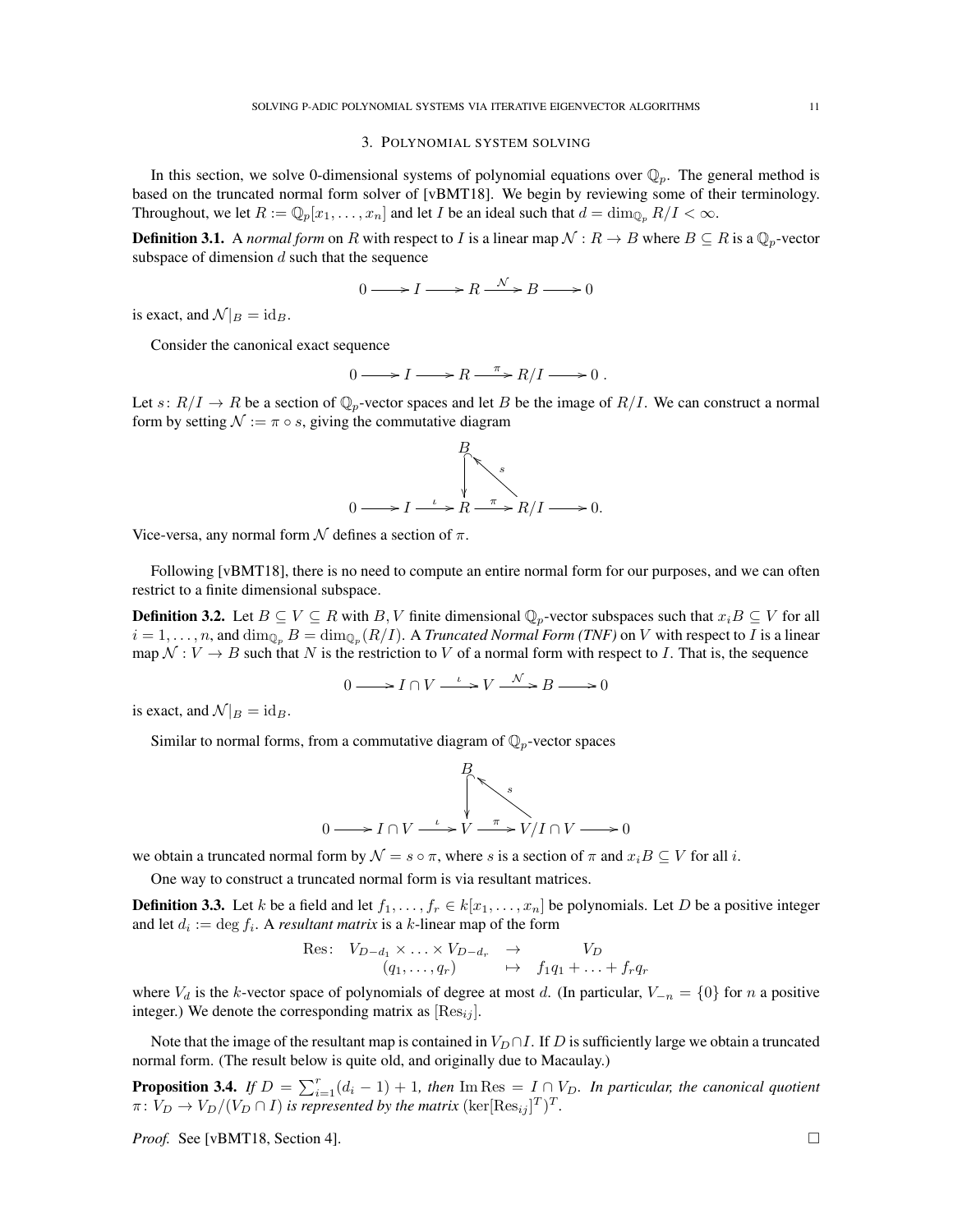#### 12 AVINASH KULKARNI

3.1. The algorithm. We now summarize our modifications of [vBMT18, Algorithm 1]. Our implementation is available at:

https://github.com/a-kulkarn/pAdicSolver

The critical theoretical underpinning of [vBMT18, Algorithm 1] is Stickelberger's Theorem [CLO15, page 621].

**Theorem 3.5.** Let k be a field, let  $R := k[x_1, \ldots, x_n]$ , and let I be an ideal such that  $\dim_k R/I$  is finite. Let  $p_1, \ldots, p_\ell$  be the geometric points of the affine scheme  $Spec(R/I)$  with multiplicities  $m_1, \ldots, m_\ell$  respectively. Let  $[f]: R/I \to R/I$  be the endomorphism of  $R/I$  induced by multiplication by  $f \in R$ . Then the eigenvalues of [f] and their multiplicities are  $(f(p_1), m_1), \ldots, (f(p_\ell), m_\ell)$ . The *i*-th invariant subspace of [f] is  $\{g \in R/I : I \subseteq I \}$  $g(p_j) = 0$  *for*  $j \neq i$ *}*.

*Proof.* Let  $k^{\text{al}}$  be an algebraic closure for k. We may assume that  $R/I \otimes_k k^{\text{al}}$  is local by the Chinese Remainder Theorem. Note  $R/I \otimes_k k^{al}$  is Artinian, so for m the maximal ideal we have  $\mathfrak{m}(\mathfrak{m}^r) = \mathfrak{m}^r$  for some  $r > 0$ . By Nakayama's lemma we have  $\mathfrak{m}^r = 0$ . Thus, for any  $f \in \mathfrak{m}$ , [f] is nilpotent and so has 0 as an eigenvalue with multiplicity  $\dim_{k} (R/I \otimes_k k^{al})$ . Since  $R/I \otimes_k k^{al} = k^{al} \oplus \mathfrak{m}$  as a  $k^{al}$ -vector space, we now need only check the result for constant functions. For  $f = 1$ , the result is clear.

Note that if  $k$  is not algebraically closed, the eigenvalues and invariant subspaces may only be defined over a finite extension of  $k$ ; these correspond to points whose coordinates lie in a finite extension of  $k$ . Critically, the eigenvalues of  $[x_i]$  are the *i*-th coordinates of the geometric points. We now give the *p*-adic solver algorithm:

Algorithm 3.6 SolveQpSystem $(f_1, \ldots, f_m)$ 

**Input:** Polynomials  $f_1, \ldots, f_m \in \mathbb{Q}_p[x_1, \ldots, x_n]$  defining a 0-dimensional polynomial system. **Output:** A set of approximate solutions to the distinct  $\mathbb{Q}_p$ -solutions.

- 1: Construct the resultant map  $[\text{Res}_{ij}]$  with D sufficiently large
- 2: Compute  $[\pi_{ij}] = (\text{ker}[{\rm Res}_{ij}]^T)^T$
- 3: Extract the submatrix M of  $[\pi_{ij}]$  whose columns correspond to monomials m such that deg  $m < D$ .
- 4: Compute a square subblock of M that is pnumerically well conditioned, using the  $p$ -adic  $QR$ -factorization. Let b be the basis corresponding to this sub-block.
- 5: Construct the multiplication by  $x_i$  matrices  $[x_1]_b, \ldots, [x_n]_b$  from the columns of  $[\pi_{ij}]_b$ .
- 6: Compute the eigenvectors of a random linear combination via iteration.
- 7: **return** The eigenvalues for  $[x_1]_b, \ldots, [x_n]_b$  indexed by the invariant subspaces.

By  $[x_i]_b$ , we mean the matrix corresponding to the multiplication-by- $x_i$  operator in b-coordinates. The choice of  $B := \text{Span}(\mathbf{b})$  in step 4 defines a subspace of  $V_D$  of the same dimension as  $R/I$ , hence a section  $s: R/I \to V_D$  and thus a truncated normal form. Since  $[x_i]B \subseteq V_D$ , we can easily read off the action of the operator  $[x_i]: B \to B$  from the columns of  $[\pi_{ij}]$ . For explicit details see [vBMT18, Theorem 4 and following text].

The differences between the  $\mathbb{Q}_p$  and R versions of the algorithm are precisely the adaptations in the linear algebra, i.e, steps 2, 4, and 6. Note that if k is any finite precision field for which these steps can be implemented, the general recipe of [vBMT18, Algorithm 1] allows us to compute the approximate solutions. Examples include  $k = \mathbb{R}, \mathbb{C}, \mathbb{Q}_p, \mathbb{F}_q(\!(t)\!).$ 

Finally, instead of computing a truncated normal form in steps 1 and 2, we may simply use a Gröbner basis instead. For systems where a Gröbner basis is already known or where the polynomials in the basis have small coefficients, the numerous optimizations of Gröbner basis algorithms are likely preferable from a practical standpoint. The major advantage of our implementation is the fact that the coefficient size is capped at  $p<sup>N</sup>$ .

#### 4. ACKNOWLEDGEMENTS

I would like to thank Yue Ren, David Roe, and Simon Telen for helpful discussions about the article. I would also like to thank Marta Panizzut, Emre Sertöz, and Bernd Sturmfels for their helpful comments.